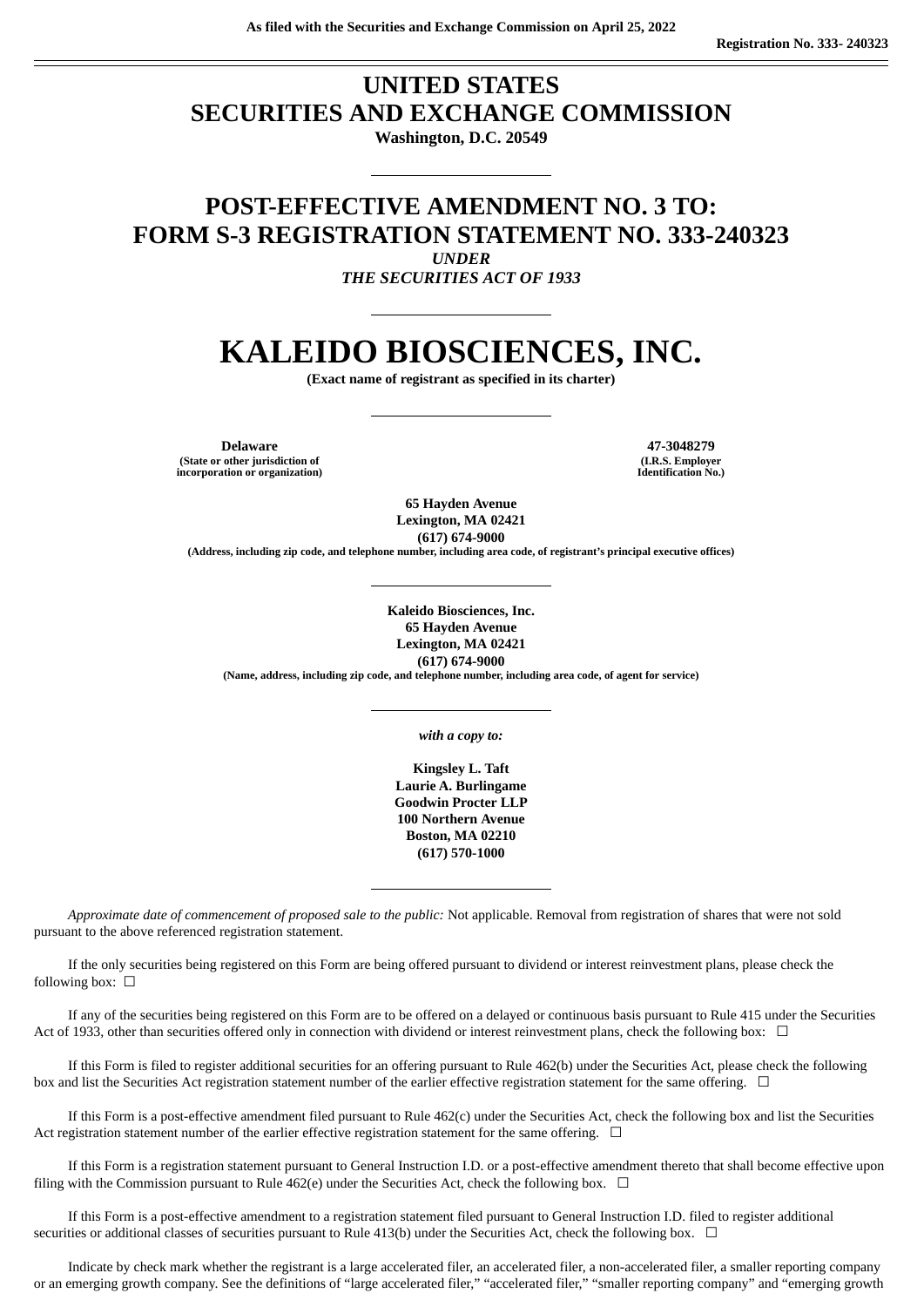company" in Rule 12b-2 of the Exchange Act.

Large accelerated filer  $□$ <br>
Non-accelerated filer  $□$ <br>
Non-accelerated filer ⊠ Smaller reporting company Emerging growth company  $\hfill \boxtimes$ 

If an emerging growth company, indicate by check mark if the registrant has elected not to use the extended transition period for complying with any new or revised financial accounting standards provided to Section  $7(a)(2)(B)$  of the Securities Act.  $\boxtimes$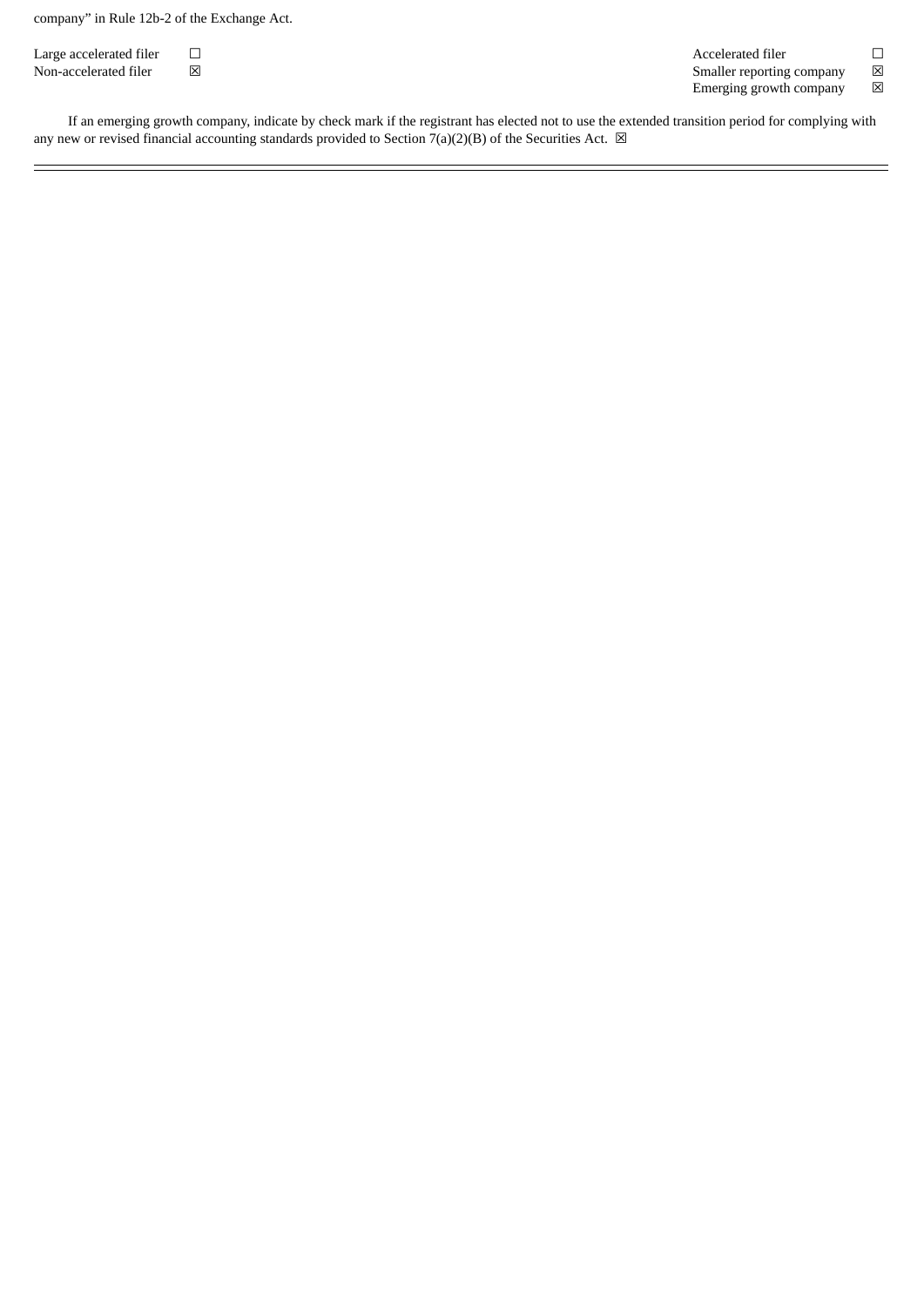#### **DEREGISTRATION OF SHARES**

This Post-Effective Amendment (this "Amendment") relates to the following Registration Statement on Form S-3 (the "Registration Statement") filed by Kaleido Biosciences, Inc., a Delaware corporation (the "Company") with the Securities and Exchange Commission (the "SEC"):

#### • Registration Statement No. [333-240323,](http://www.sec.gov/Archives/edgar/data/1751299/000119312520208865/d646578ds3.htm) filed on August 4, 2020.

The purpose of this Amendment is to deregister all remaining securities available for issuance under the Registration Statement. In accordance with the undertakings made by the Company in the Registration Statement to remove from registration by means of a post-effective amendment any securities that had been registered for issuance but remain unsold at the termination of the offering, the Company hereby removes and withdraws from registration any and all securities registered pursuant to the Registration Statement that remain unsold as of the date hereof.